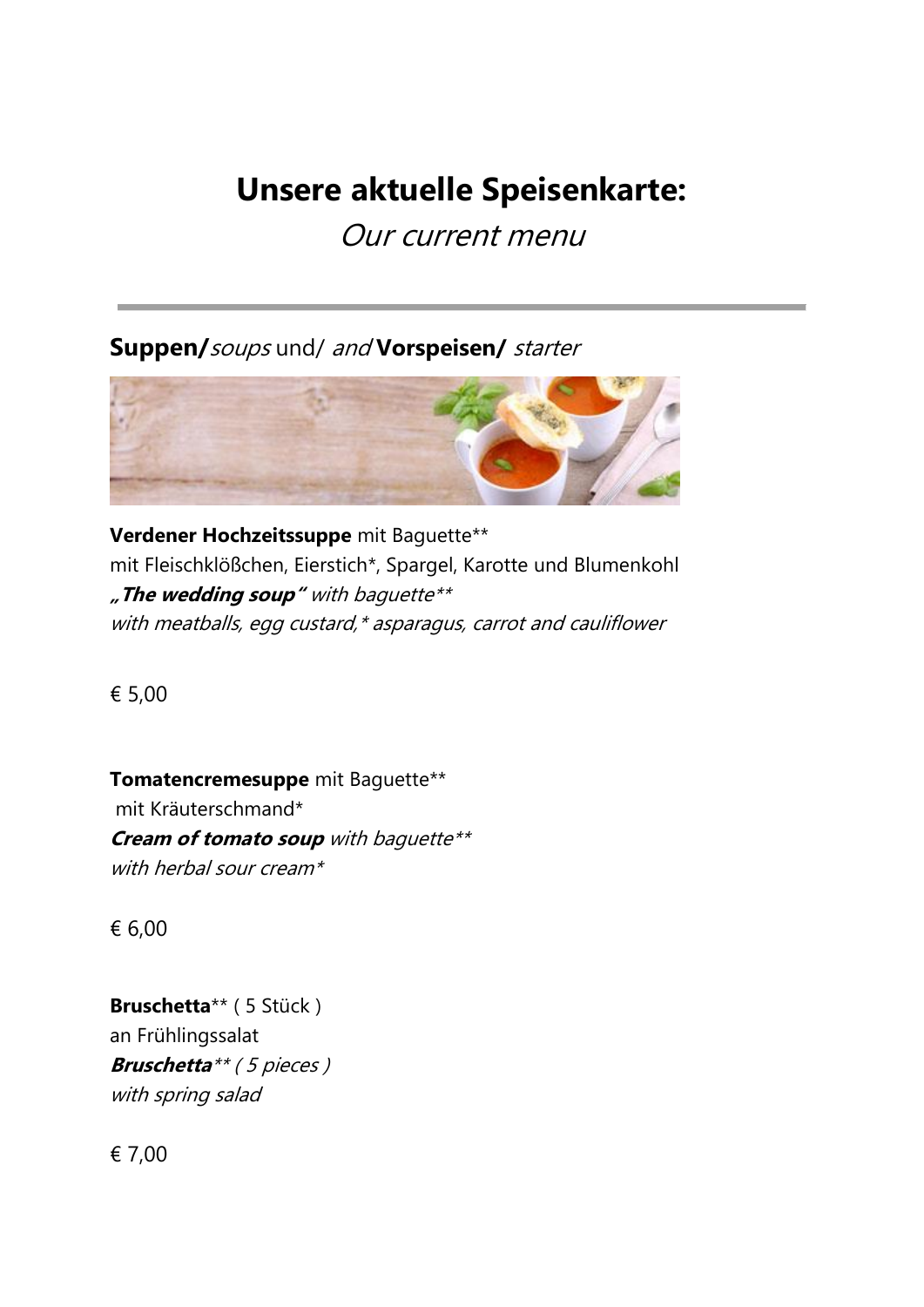#### **"Ceasar Salad"**\*

Blattsalatvariation mit Crôutons\*\*, Kirschtomaten, Parmesan und Tranchen von gebratener Hähnchenbrust, dazu Baguette\*\*

#### **"Caesar salad"**\*

Lettuce variation with crôutons\*\*, cherry tomatoes, Parmesan and slices of roasted chicken breast, served with baquette\*\*

€ 14,00

#### **Pasta**\*\* **mit Ruccola-Pesto**

Feta\*, Tomaten und Rucola **Pasta**\*\* **with -pesto** feta-cheese\*, tomatoes and rucola

#### € 16,00

#### **Ofenkartoffel**

mit gebratenen Champignons € 16,00 **oder** Räucherlachs € 22,00 an Salatbeilage und Sour Cream\* **Baked potato** with fried herb mushrooms  $\epsilon$  16,00 **or** smoked salmon € 22,00 with side salad and sour cream\*

€ 16,00

#### **Gebackener Camembert**\*

an Salatbeilage, Preiselbeeren und Schwarzbrot\*\*

#### **Baked camembert**\*

with side salad, cranberries and brown bread\*\*

€ 17,80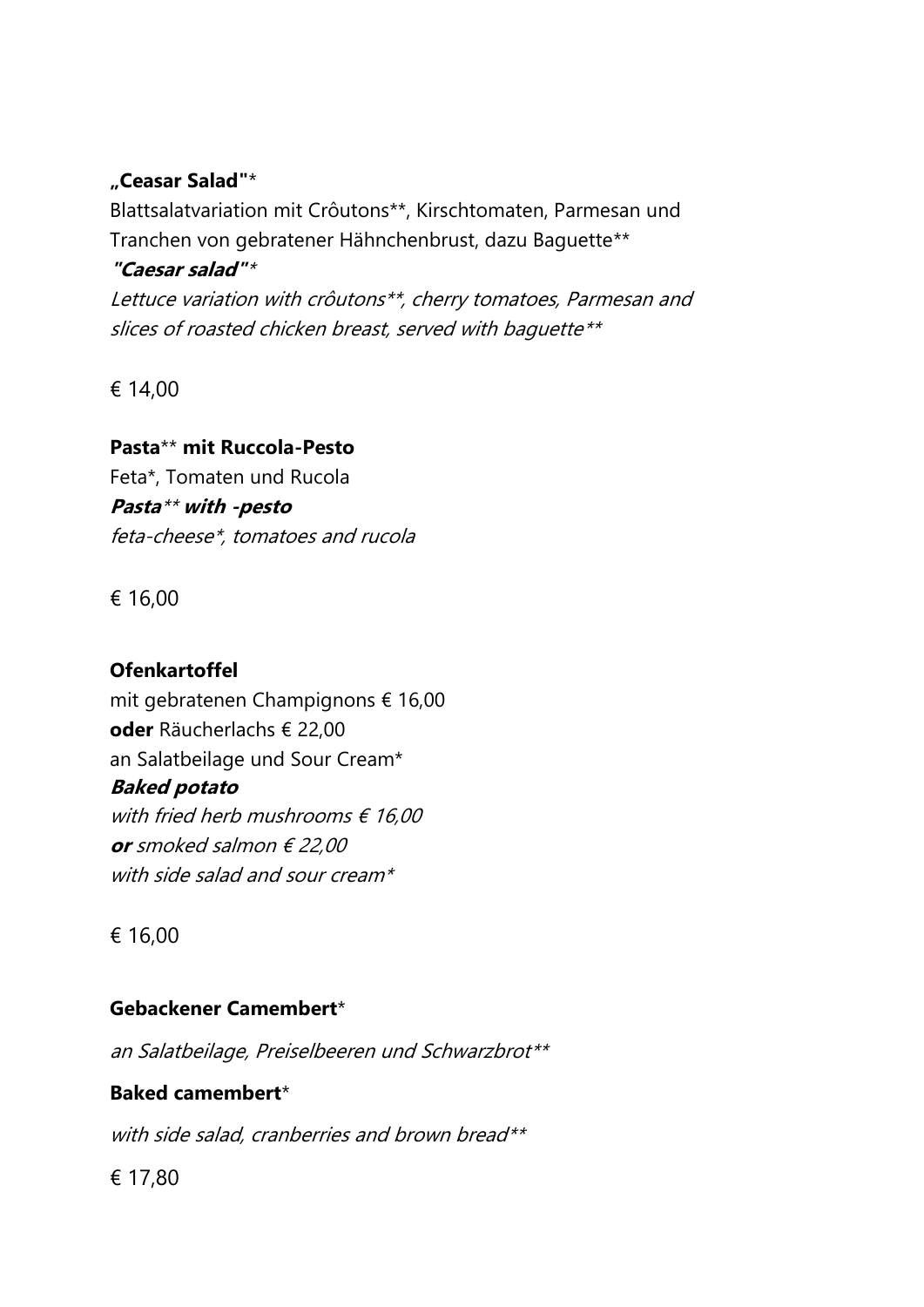## **Fischspezialitäten/** fish specialties



#### **Zanderfilet**

auf Pasta\*\* mit Ruccola-Pesto, Feta\* und Tomaten **Filet of Pike-Perch** served with pasta\*\* with pesto, feta-cheese\* and tomatoes

€ 24,80

#### **Forelle "Müllerin Art**"\*\*

mit zerlassener Butter\*, Petersilienkartoffeln und gemischtem Salat **Trout "Müllerin Art"**\*\* with melted butter\*, parsley potatoes and mixed salad

€ 28,00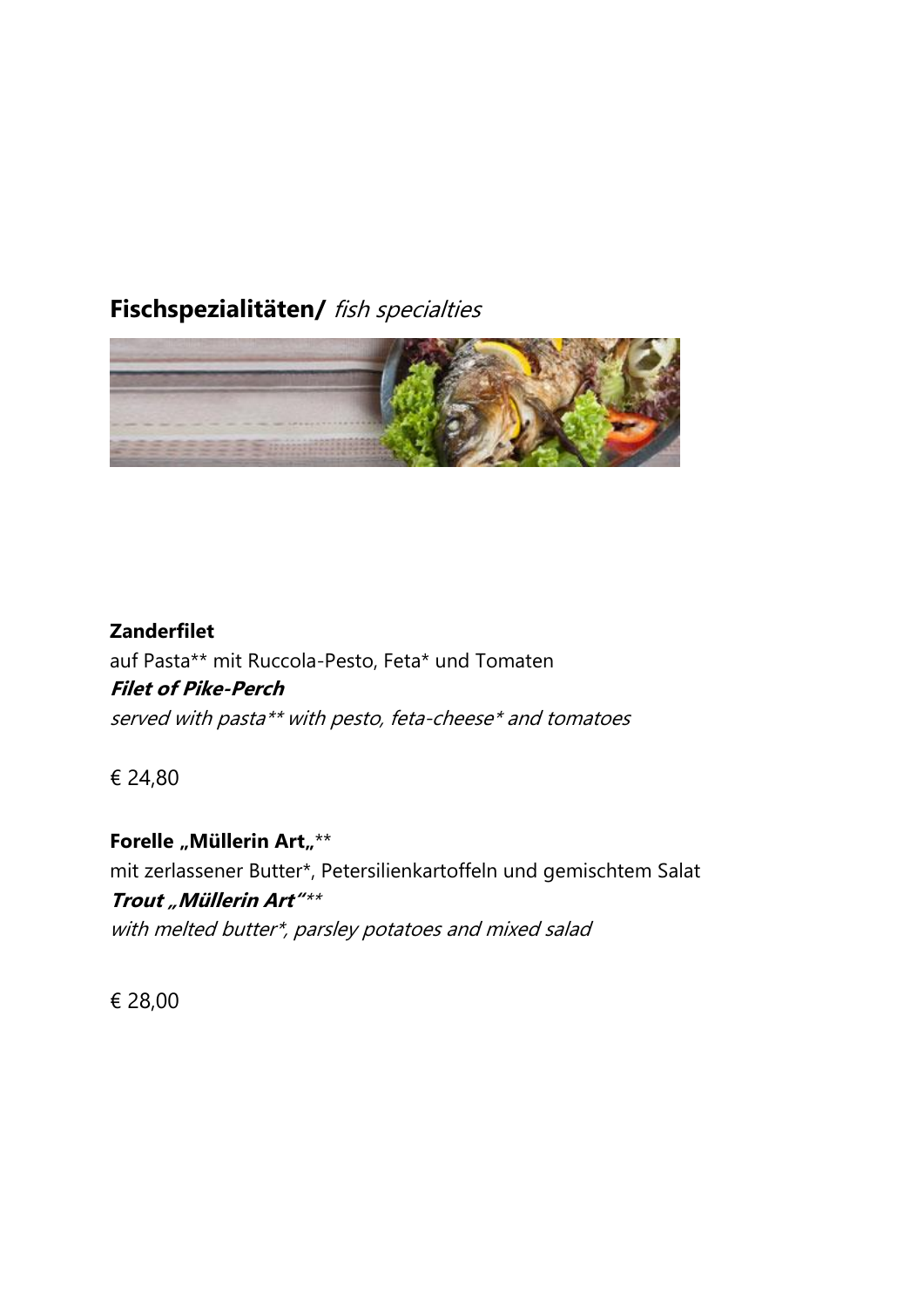#### **"Niedersachsenhof-Pfanne"**

Rinderhüftsteak, Schweinesteak, Hähnchenbrust und gebratener Speckstreifen mit geschmorten Champignons, Zwiebeln und Sauce Bernaise\*, dazu servieren wir Bratkartoffeln

**"Niedersachsenhof pan"**

Beef steak, pork steak and chicken breast, bacon with braised mushrooms, onions and sauce Bernaise\*, served with fried potatoes

€ 21,00

**Paniertes Schweineschnitzel**\*\* mit Champignon-Rahmsauce\* dazu Pommes Frites und gemischter Salat **Breaded pork "Schnitzel"**\*\* with a creamy mushroom sauce\*, french fries and a mixed salad

€ 14,00

**Schweinemedaillons** mit Bohnenbündchen im Speckmantel mit Bratkartoffeln und Pfeffersauce\*

#### **Medaillons of pork**

green beans wrapped in bacon, fried potatoes and pepper sauce\*

€ 22,50

#### **Roastbeef kalt, rosa gebraten**

mit Krautsalat, hausgemachter Remouladensauce\* und Bratkartoffeln **Roast beef** served cold, with coleslaw, homemade remoulade\* sauce and fried potatoes

€ 26,00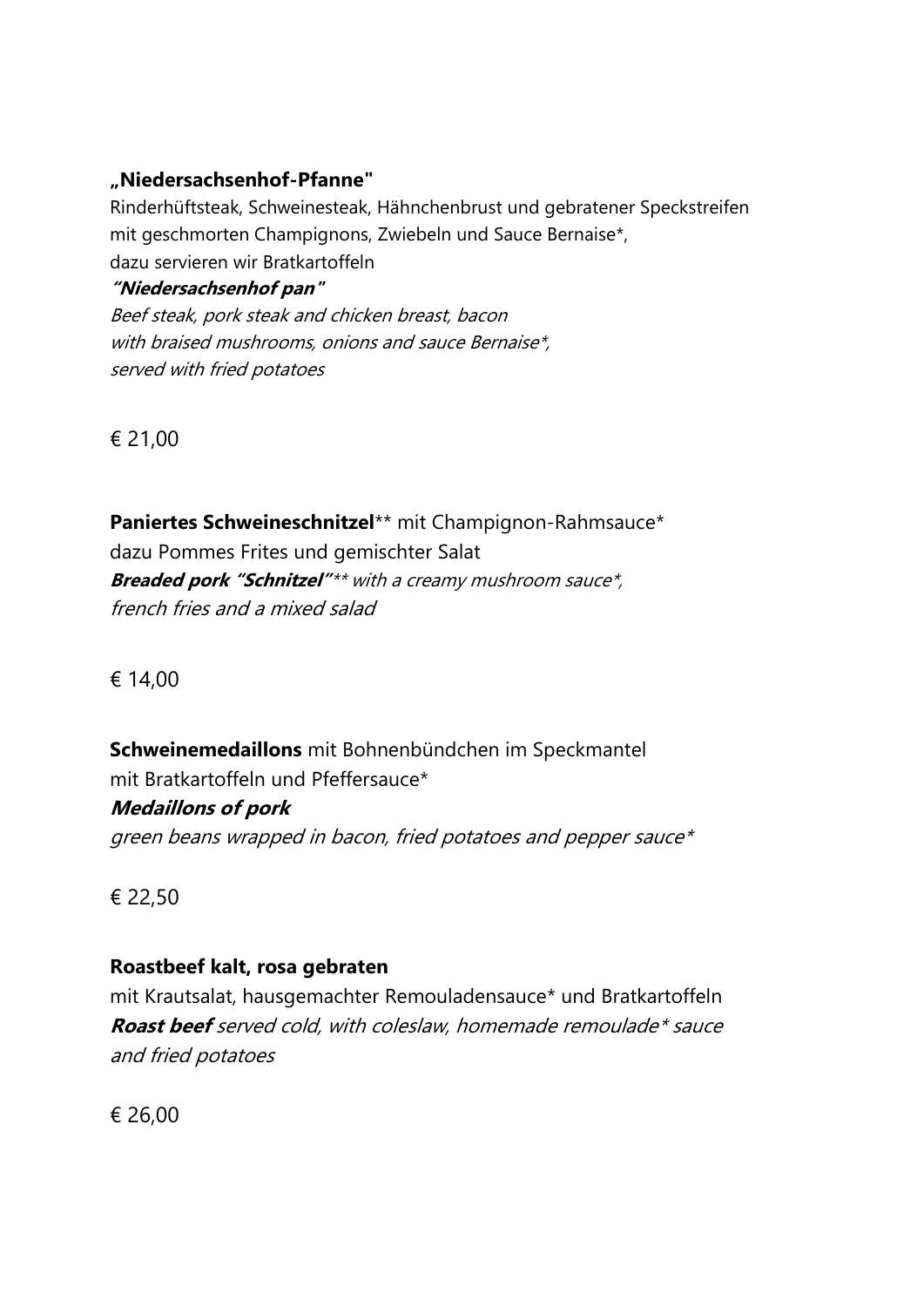#### **Hähnchenbrustfilet**

an Zucchini-Schalottengemüse, Kräuterbutter\* und Kartoffelspalten\*\* **chicken breast** with zucchini-onions vegetable, herb butter\* and potato wedges\*\*

€ 18,80

**Rumpsteak "Bistro"** Zwiebeln, Champignons, Kräuterbutter\* und Bratkartoffeln **Rumpsteak "Bistro"** Fried onions, mushrooms, herb butter\* and fried potatoes

€ 34,00

Wir verwenden für unsere Steaks nur ausgesuchte, beste Fleischqualität vom Angus Rind!

We use only selected, best meat quality from Angus beef for our steaks!